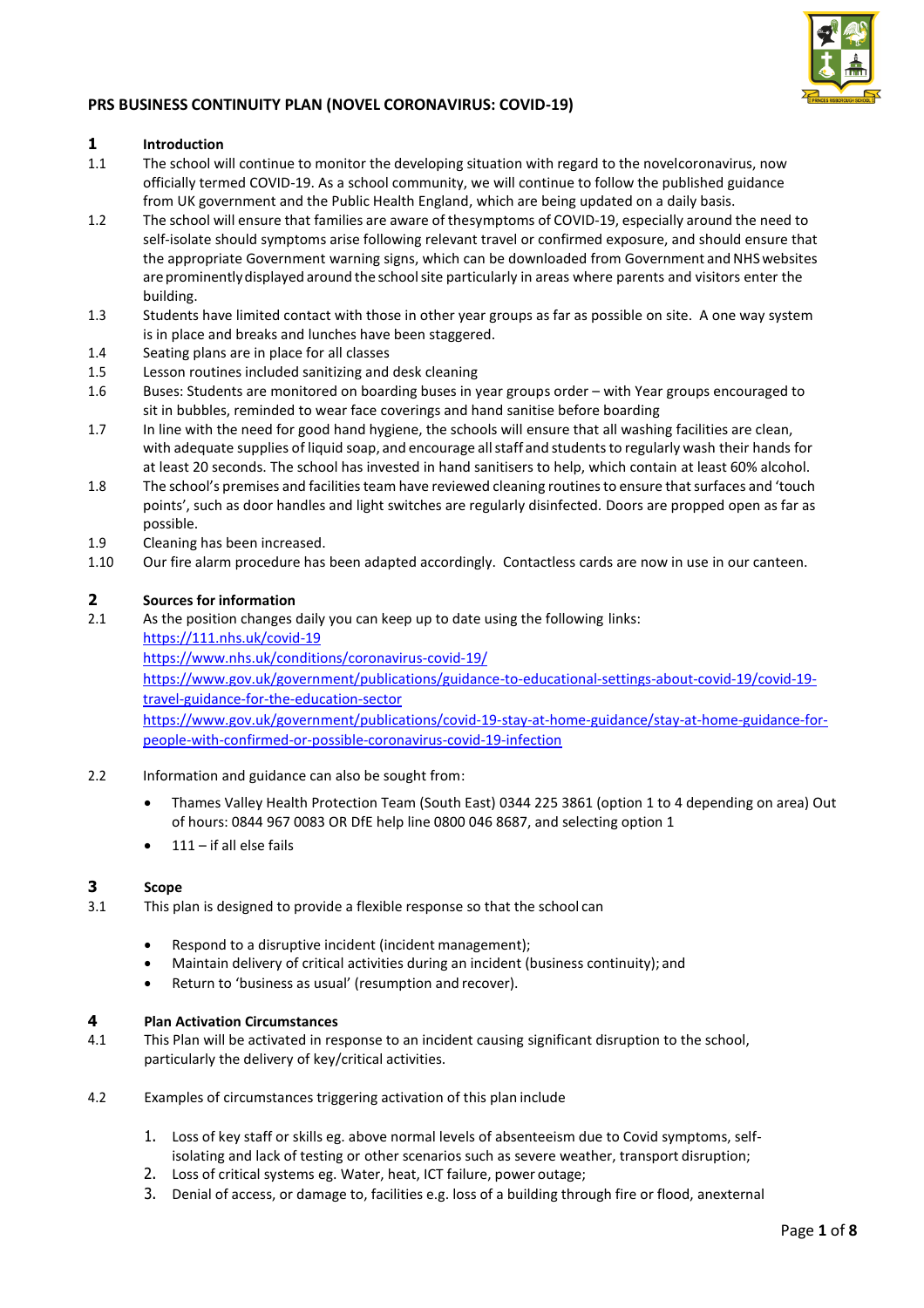

emergency with the School in the Emergency Service's cordon preventing access, school facilities in use for general/local elections, severe weather scenarios or utilitiesfailure;

- 4. Loss of a key resource eg. An external supplier/partner vital to the delivery of a critical school activity such as the catering service or any providers of transport eg. for Comms Base students;
- 5. Instruction from National and/or Local Government to close school estate.

## **5 Responsibility for Plan Activation**<br>**5.1** A member of the nominated Schc

5.1 A member of the nominated School Incident Management Team will normally activate and stand down this Plan.

# **6 Escalating a Serious Incident**<br>**6.1** All serious incidents should be

6.1 All serious incidents should be reported to the Headteacher. If the incident is deemed to be of a 'critical' nature, the School Emergency Plan will be activated and other agencies notified to respond as appropriate.

## **7 Roles and responsibilities**

#### **7.1 School Incident Management Team (**SIMT)

| <b>Name</b>     | Role                           | <b>Contact Details</b>             |
|-----------------|--------------------------------|------------------------------------|
| Mr S Baker      | Headteacher                    | Email: sbaker@prsbucks.com         |
| Mr J Huskinson  | <b>Chief Operating Officer</b> | Email: jhuskinson@insignis.org.uk  |
| Ms C Audemard   | Assistant Head                 | Email: caudemard@prsbucks.com      |
| Mr M Durose     | <b>Assistant Head</b>          | Email: mdurose@prsbucks.com        |
| Mr M Instone    | <b>Assistant Head</b>          | Email: minstone@prsbucks.com       |
| Mrs A Tuffin    | <b>Assistant Head</b>          | Email: atuffin@prsbucks.com        |
| Mr L Dessington | <b>Facilities Manager</b>      | Email: Idessington@insignis.org.uk |
| Ms M Hawes      | Site Manager                   | Email: mhawes@prsbucks.com         |

#### **Other key contacts**

| <b>Name</b> | Role              | <b>Contact Details</b>             |
|-------------|-------------------|------------------------------------|
| Sue Gough   | PA to Headteacher | Email: sgough@prsbucks.com         |
| EAC         | 'Network Manager' | Email: techsupport@insignis.org.uk |

#### **7.2 School Incident Management Roles**

| <b>Name</b> | Responsibility                                                                                                                                                                                                                                                                                                                                                                                                                                                            | <b>Accountability/Authority</b>                                                                                                                                                                               |  |
|-------------|---------------------------------------------------------------------------------------------------------------------------------------------------------------------------------------------------------------------------------------------------------------------------------------------------------------------------------------------------------------------------------------------------------------------------------------------------------------------------|---------------------------------------------------------------------------------------------------------------------------------------------------------------------------------------------------------------|--|
| MC/CEO      | Responsible owner of Business<br>Continuity Management in the School<br>Ensuring the School has capacity<br>٠<br>within its structure to respond to<br>incidents<br>Acting as key liaison with media,<br>٠<br>governors and/or local authority, which<br>includes collating information for<br>dissemination in press statements<br>Liaison with Press Office to inform<br>٠<br>media strategy<br>Determining the School's overall<br>٠<br>response and recovery strategy | IAT Management Committee<br>(MC) inc. HT (at present) has<br>overall responsibility for the<br>school, which includes lead<br>decision-maker in times of<br>crisis. Decision making can be<br>delegated to HT |  |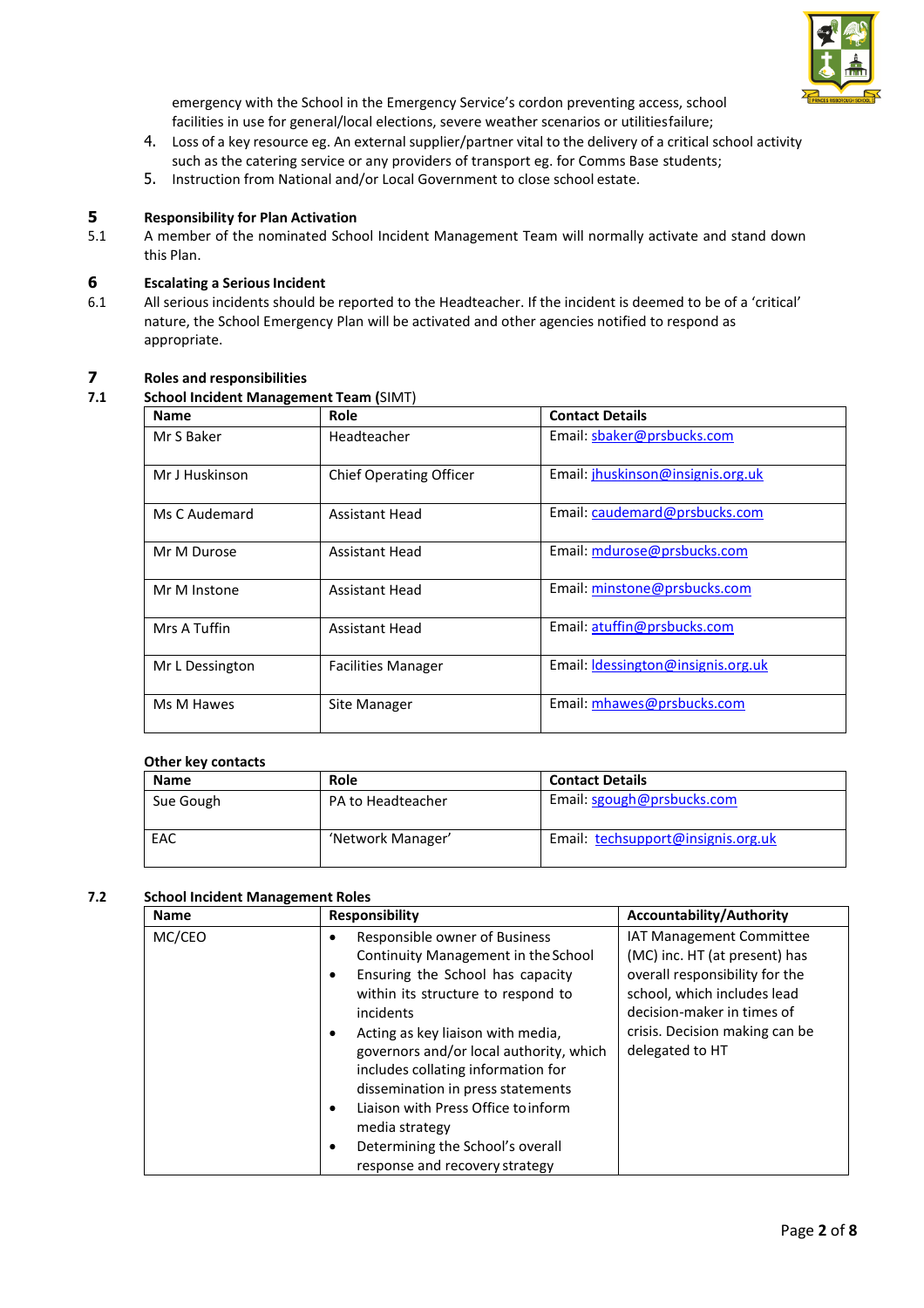

|                                           | <b>Business Continuity Plan development</b><br>٠<br>Developing continuity arrangements<br>$\bullet$<br>and strategies eg. alternative<br>relocation site, use of temporary staff<br>etc<br>Involving the School community in<br>$\bullet$<br>the planning process as appropriate<br>Plan testing and exercise<br>$\bullet$<br>Conducting 'debriefs' following an<br>$\bullet$<br>incident, test or exercise to identify<br>lessons and ways in which the plan<br>can be improved<br>Training/preparing staff within the<br>$\bullet$<br>School on Business Continuity<br>Embedding a culture of resilience<br>within the School, involving<br>stakeholders as required | Headteacher has day-to- day<br>responsibility for the school but<br>as Business Continuity<br>Coordinator reports directly to<br>the IAT MC. He is also a member<br>of the School Incident<br>Management Team. Some of<br>the actions here e.g. aspects of<br>debriefs can be delegated to<br>members of the SIMT |
|-------------------------------------------|------------------------------------------------------------------------------------------------------------------------------------------------------------------------------------------------------------------------------------------------------------------------------------------------------------------------------------------------------------------------------------------------------------------------------------------------------------------------------------------------------------------------------------------------------------------------------------------------------------------------------------------------------------------------|-------------------------------------------------------------------------------------------------------------------------------------------------------------------------------------------------------------------------------------------------------------------------------------------------------------------|
| Headteacher                               | As the lead for recovery, to oversee<br>$\bullet$<br>and report on the school's recovery<br>process<br>Identifying lessons as a result of the<br>٠<br>incident<br>Liaison with Headteacher and<br>$\bullet$<br>Stakeholder Liaison to ensure lessons<br>are incorporated into the plan<br>development                                                                                                                                                                                                                                                                                                                                                                  | Headteacher with SIMT, IAT<br>Management Committee and<br>Governors as appropriate                                                                                                                                                                                                                                |
| School Incident<br><b>Management Team</b> | Leading the School's initial and<br>$\bullet$<br>ongoing response to an incident<br>Declaring that an 'incident' istaking<br>$\bullet$<br>place<br>Activating the Business Continuity<br>$\bullet$<br>Plan<br>Notifying relevant stakeholders of the<br>incident, plan activation and ongoing<br>response actions<br>Providing direction and leadership for<br>the whole School community<br>Undertaking response and<br>communication actions as agreed in<br>the plan<br>Prioritising the recovery of key<br>$\bullet$<br>activities disrupted by the incident<br>Managing resource deployment<br><b>Welfare of Students</b><br>Staff welfare and employment issues  | The SIMT has the delegated<br>authority to authorise all<br>decisions and actions required<br>to respond and recover from<br>the incident.                                                                                                                                                                        |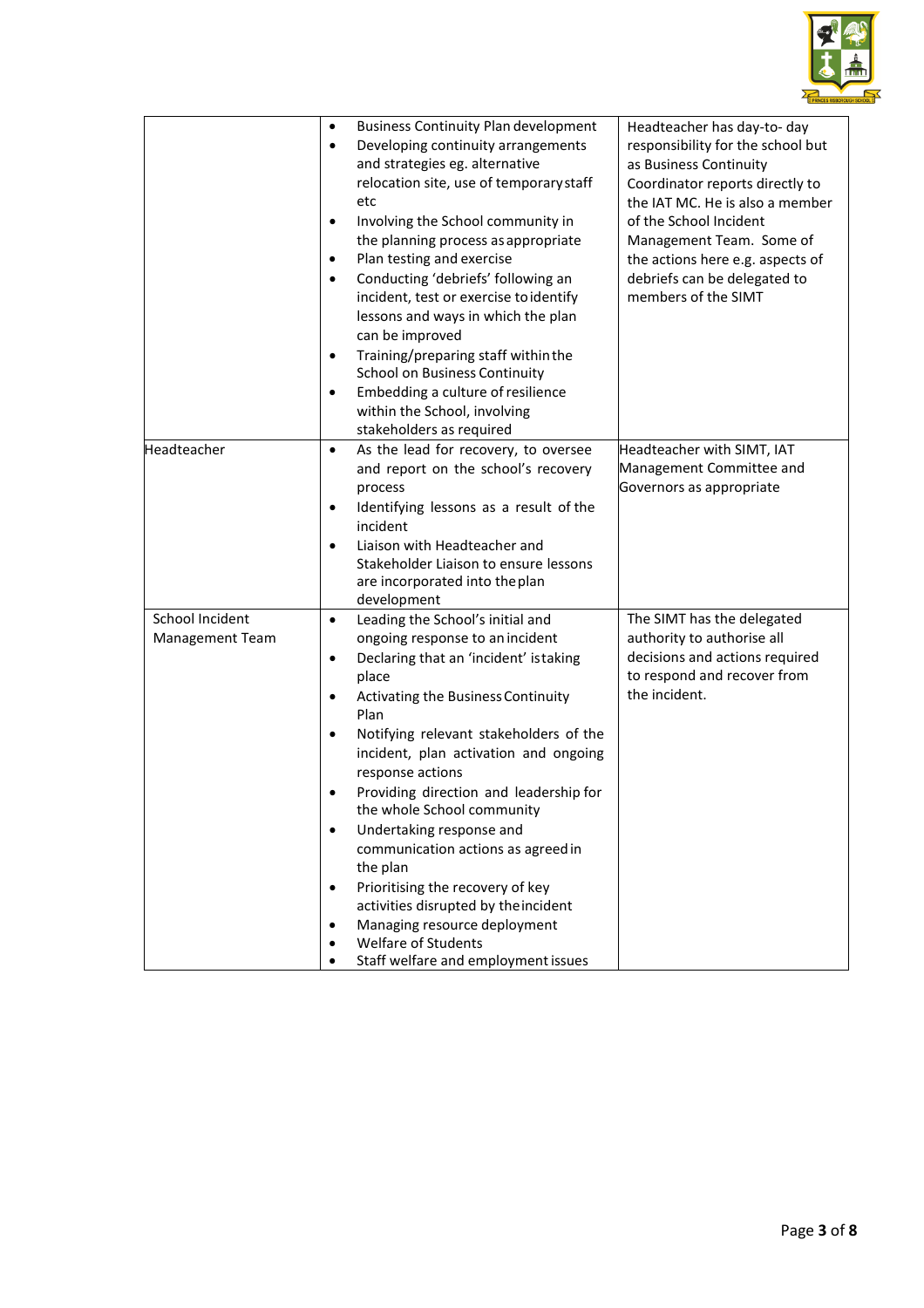

### **7.3 Additional Response and Recovery Roles**

Depending on the circumstances of the incident, it may be necessary to activate one or all of the roles described below.

| <b>Name and Role</b>                                                                                      | <b>Responsibilities</b>                                                                                                                                                                                                                                                                                                                                                                                                                                                                                          | <b>Accountability/Authority</b>                                                                                                                                                                                                   |
|-----------------------------------------------------------------------------------------------------------|------------------------------------------------------------------------------------------------------------------------------------------------------------------------------------------------------------------------------------------------------------------------------------------------------------------------------------------------------------------------------------------------------------------------------------------------------------------------------------------------------------------|-----------------------------------------------------------------------------------------------------------------------------------------------------------------------------------------------------------------------------------|
| Sue Gough PA to<br>Headteacher (Incident<br>Record Keeper)                                                | Ensuring that all key decisions and<br>$\bullet$<br>actions taken in relation to the<br>incident are recorded accurately                                                                                                                                                                                                                                                                                                                                                                                         | Reporting directly to the School<br>Incident Management Team                                                                                                                                                                      |
| COO                                                                                                       | Co-ordinating communication with key<br>$\bullet$<br>stakeholders as necessary. This includes<br>(but does not cover all)<br>MC/CEO/Trustees/ Governors<br>a)<br>Key Local Authority services<br>b)<br><b>School Transport Providers</b><br>C)<br>d)<br>External agencies eg. Emergency<br>Services, Health and Safety<br>Executive (HSE) etc<br>e) Key Support Staff<br>Ensure a skeleton support staff<br>team are available on site<br>during closure should cleaning<br>and payroll need to be<br>undertaken | All communications activities<br>should be agreed by the School<br>Incident Management Team.<br>Information sharing should be<br>approved by the Headteacher (or<br>MC/CEO if unavailable, or School<br>Incident Management Team) |
| Lee Dessington<br><b>Facilities Manager</b><br>(Estates Overview)<br>or Maggie Hawes -<br>as Site Manager | Undertaking duties as necessary to<br>$\bullet$<br>ensure site security and safety in an<br>incident<br>Liaison with the School Incident<br>٠<br>Management Team to advise on any<br>issues relating to the school physical<br>infrastructure<br>Lead point of contact for any<br>$\bullet$<br>Contractors who may be involved in<br>incident response                                                                                                                                                           | Reporting directly to the COO or<br><b>School Incident Management</b><br>Team                                                                                                                                                     |
| EAC/ Network<br>Manager<br>(ICT Infrastructure)                                                           | Ensuring the resilience of the School's<br>$\bullet$<br>ICT infrastructure<br>Ensuring the resilience of<br>$\bullet$<br>hardware/laptops for remote working of<br>SHFGS staff<br>Work with the Business Continuity<br>$\bullet$<br>Coordinator and/or Stakeholder<br>Liaison to develop proportionate risk<br>responses<br>Liaison with Local Authority IT<br>$\bullet$<br>support (where applicable)                                                                                                           | Network Manager reports<br>directly to the COO for planned<br>development issues. In<br>response to an incident,<br>reporting to the School<br>Incident Management Team                                                           |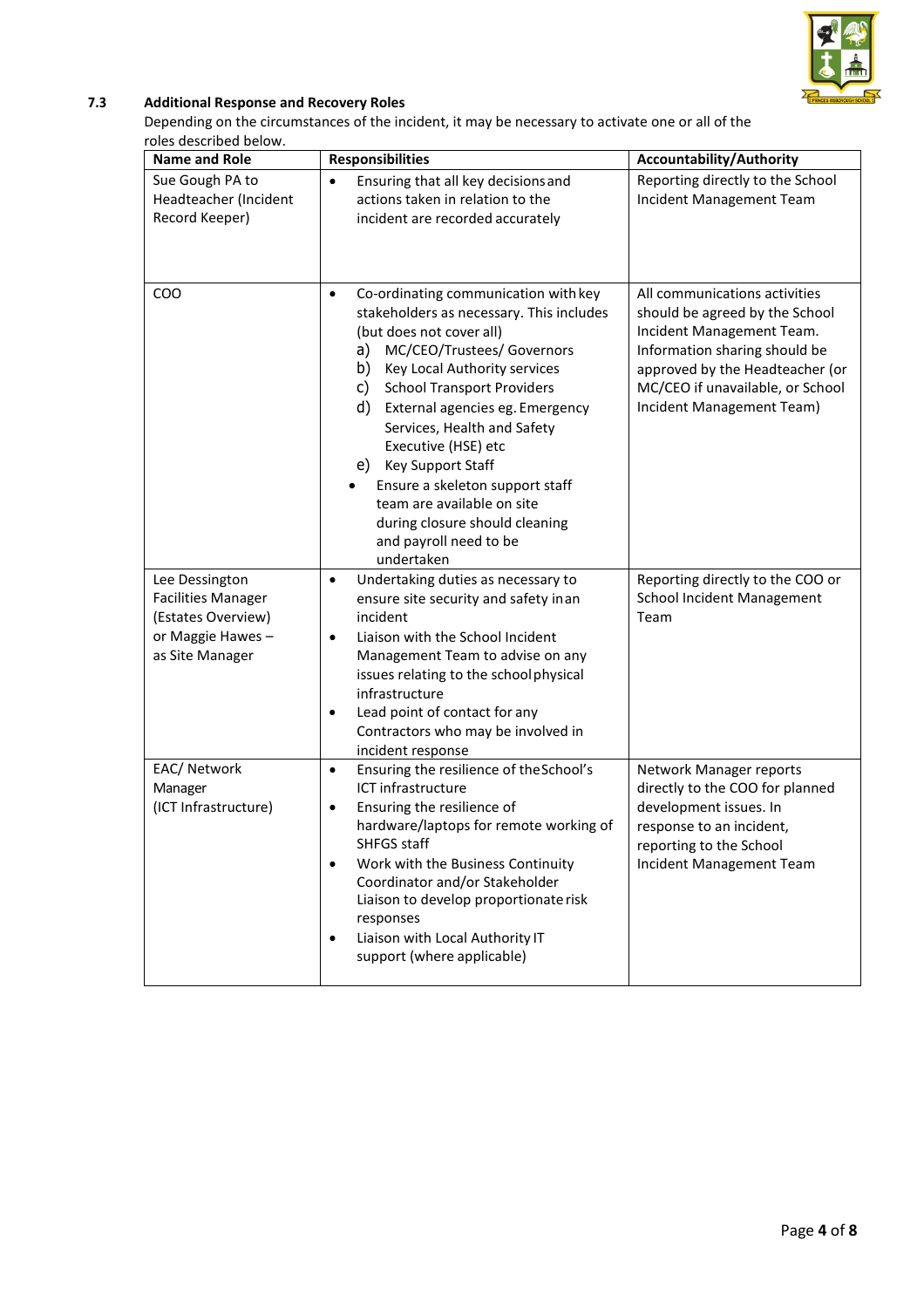

### **7.4 Role of Governors**

| Role                      | <b>Responsibilities</b>                                                                                                                                                                                                                                                                                                                                                                                                                                                                                                                                                                                            | <b>Accountability/Authority</b>                                                                                                                                                       |
|---------------------------|--------------------------------------------------------------------------------------------------------------------------------------------------------------------------------------------------------------------------------------------------------------------------------------------------------------------------------------------------------------------------------------------------------------------------------------------------------------------------------------------------------------------------------------------------------------------------------------------------------------------|---------------------------------------------------------------------------------------------------------------------------------------------------------------------------------------|
| <b>Board of Governors</b> | Working in partnership with the<br>$\bullet$<br>Headteacher to provide strategic<br>direction in planning for and responding<br>to disruptive incidents<br>Undertaking actions as required to<br>$\bullet$<br>support the school's response to a<br>disruptive incident and subsequent<br>recovery<br>Acting as a 'critical friend' to ensure<br>$\bullet$<br>that the School Business Continuity<br>Plan is fit-for-purpose and continuity<br>arrangements are robust and reliable<br>Monitoring and evaluating overall<br>٠<br>performance in developing School<br>Resilience and reporting to<br>Parents/Carers | Liaison with the Governors or<br><b>School Incident Management</b><br>Team in response to a crisis eg.<br>When HT takes decision on<br>behalf of governors to close<br>school estate. |

# **8 Purpose of the Incident Management Phase**

The purpose and priorities for this phase are to

- Protect the safety and welfare of students, staff, visitors and the widercommunity;
- Protect vital assets eg. equipment, data, reputation;
- Ensure urgent and necessary communication takes place;
- Support the Business Continuity phase; and
- Support the Recovery and Resumption phase.

| Phase   | Challenge                                                                                | <b>Actions</b>                                                                                                                                                                                                                                                                                                                                                                                                                                                                                                                                                                                                                                                                                                                                                                                                                                                                           |
|---------|------------------------------------------------------------------------------------------|------------------------------------------------------------------------------------------------------------------------------------------------------------------------------------------------------------------------------------------------------------------------------------------------------------------------------------------------------------------------------------------------------------------------------------------------------------------------------------------------------------------------------------------------------------------------------------------------------------------------------------------------------------------------------------------------------------------------------------------------------------------------------------------------------------------------------------------------------------------------------------------|
| Prepare | <b>Staffing</b><br>Manage the loss or<br>$\bullet$<br>shortage of staff and/or<br>skills | Ensure the critical incident team has met to prepare<br>the management and recovery of potential school<br>closure and/or impact onservice delivery<br>Identify staff with underlying medical conditions<br>and/or where dependents have conditions which<br>place them in the 'at risk' group<br>Produce risk assessment for identified staffwho are<br>at greater risk<br>Increase facilities/premises staff ratio tosupport<br>and maintain 'deeper cleaning' of the school estate<br>to avoid contamination<br>Set up communication teams with the correct<br>details and notify families of procedures in the<br>event of school closure/partial closure<br>Meet with SLT to ensure individual subject<br>leaders have agreed flexible delivery of<br>curriculum, in particular to examination classes<br>Suspending 'non critical' activities to minimise risk of<br>contamination |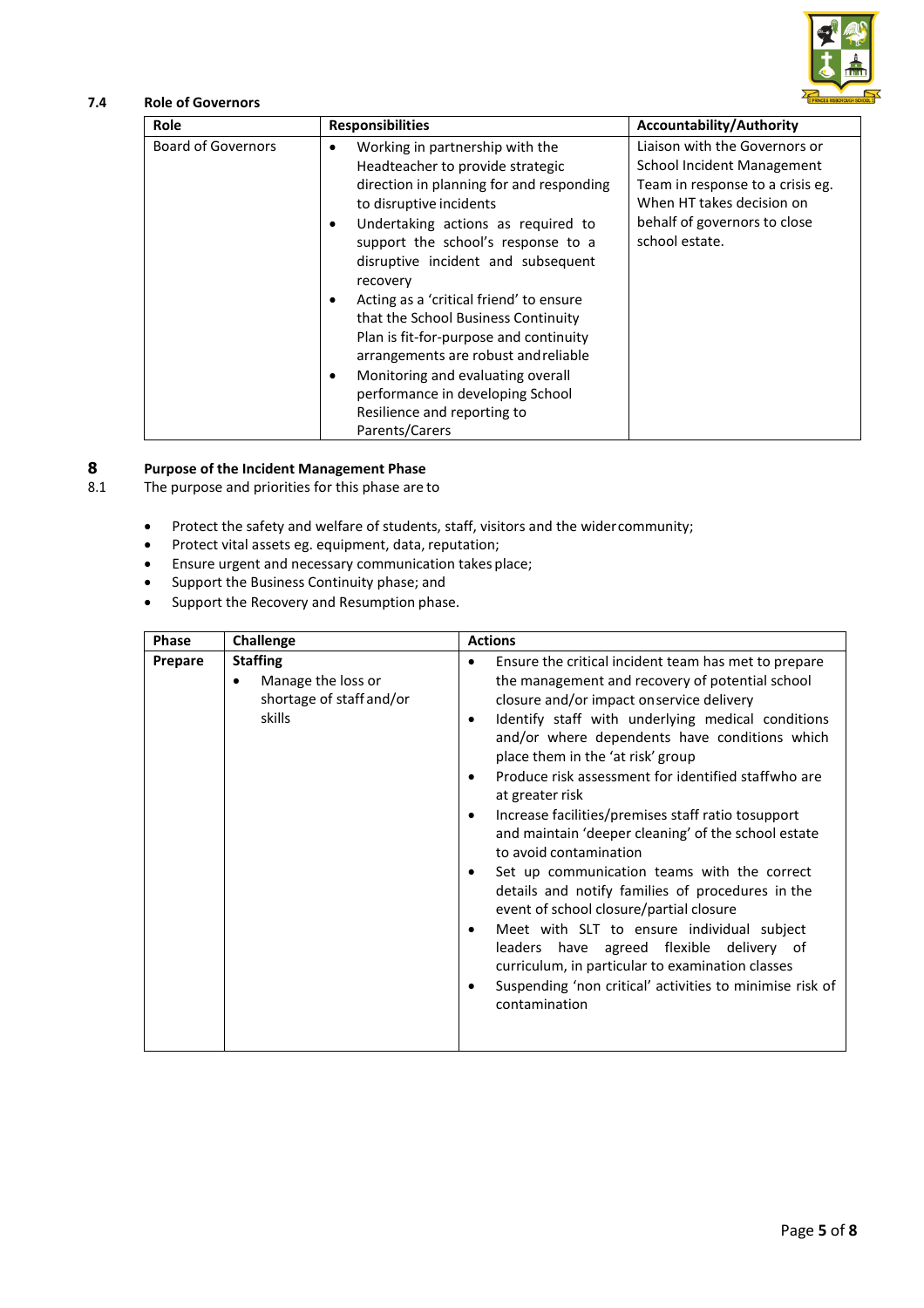

| Communication<br>Maintain effective lines of<br>$\bullet$<br>communication with all<br>stakeholders                                                                                                                                                    | Provide information on symptoms and<br>$\bullet$<br>precautionary measures to identify virus, to<br>minimise contamination of others<br>Publicise visual displays throughout the school<br>$\bullet$<br>estate to raise awareness of the symptomsand<br>precautionary measures<br>Communicate with parents, carers and students<br>$\bullet$<br>about the potential for disruption to teaching time<br>and plans to address this<br>Ensure that staff are kept informed of what is<br>$\bullet$<br>required of them, using a range of electronic<br>communication ie. Email; In-Touch<br>Interim arrangements for delivery of critical school<br>$\bullet$<br>activities (ie. work) using designated page on school<br>website<br>Ensuring staff management issues areconsidered ie.<br>$\bullet$<br>managing attendance policies, job description<br>flexibility and contractual requirements etc to ensure                                                                                                                                                                                                                                                                                                                                                                                                                                                                                                                                                                                                                                                                                                                                                                                                                                                                                              |
|--------------------------------------------------------------------------------------------------------------------------------------------------------------------------------------------------------------------------------------------------------|-----------------------------------------------------------------------------------------------------------------------------------------------------------------------------------------------------------------------------------------------------------------------------------------------------------------------------------------------------------------------------------------------------------------------------------------------------------------------------------------------------------------------------------------------------------------------------------------------------------------------------------------------------------------------------------------------------------------------------------------------------------------------------------------------------------------------------------------------------------------------------------------------------------------------------------------------------------------------------------------------------------------------------------------------------------------------------------------------------------------------------------------------------------------------------------------------------------------------------------------------------------------------------------------------------------------------------------------------------------------------------------------------------------------------------------------------------------------------------------------------------------------------------------------------------------------------------------------------------------------------------------------------------------------------------------------------------------------------------------------------------------------------------------------------------------|
| <b>Curriculum and Resources</b><br>Meet the requirements of<br>$\bullet$<br>curriculum (particularly to<br>support students at GCSE/A<br>level)<br>Ensure access to facilities<br>$\bullet$<br>required to offer a service<br>delivery (ie. education) | that staff are not negatively affected by pandemic<br>Prepare materials to provide service delivery via<br>$\bullet$<br>different means of working to allow for reduced<br>workforce, this may include<br>a) Live lessons via Google Meets<br>b)<br>Google Classroom opportunities - e.g.<br>interactive or video posts<br>Pre-prepared educational materials that allow for<br>C)<br>independent learning on Google Classroom<br>d)<br>Educational experience activities via Whole<br><b>School Classrooms</b><br>Provide students with electronic educational<br>$\bullet$<br>resources eg. Past-paper questions, model answers<br>and knowledge organisers inanticipation of a<br>potential school closure/partial closure<br>Suspending all non-essential activities whichare not<br>$\bullet$<br>directly linked to examination specification<br>requirements<br>Purchase additional wash-based facilities eg. Liquid<br>hand soap and hand sanitiser to maintain hygiene<br>levels<br>Communicate the need for students (and staff) to<br>bring their own containers/water bottles to minimise<br>communal use<br>In addition to regular facilities and premises<br>$\bullet$<br>management and, to minimise risk of<br>contamination, ensure that all touch surfaces<br>including door handles, push pads, hand rails,<br>flush handles, wash taps etc are cleaned<br>frequently using approved cleaning materials<br>Deploy additional cleaning staff membersto<br>$\bullet$<br>undertake additional cleaning activities, to<br>include touch surfaces and waste disposal<br>Maintain regular contact with local authority<br>$\bullet$<br>health and safety officer to receive<br>updates/advice on recommended practice<br>Identify supply chains and storage capacity for<br>$\bullet$<br>food |
|                                                                                                                                                                                                                                                        | Identify site security risks<br>٠                                                                                                                                                                                                                                                                                                                                                                                                                                                                                                                                                                                                                                                                                                                                                                                                                                                                                                                                                                                                                                                                                                                                                                                                                                                                                                                                                                                                                                                                                                                                                                                                                                                                                                                                                                         |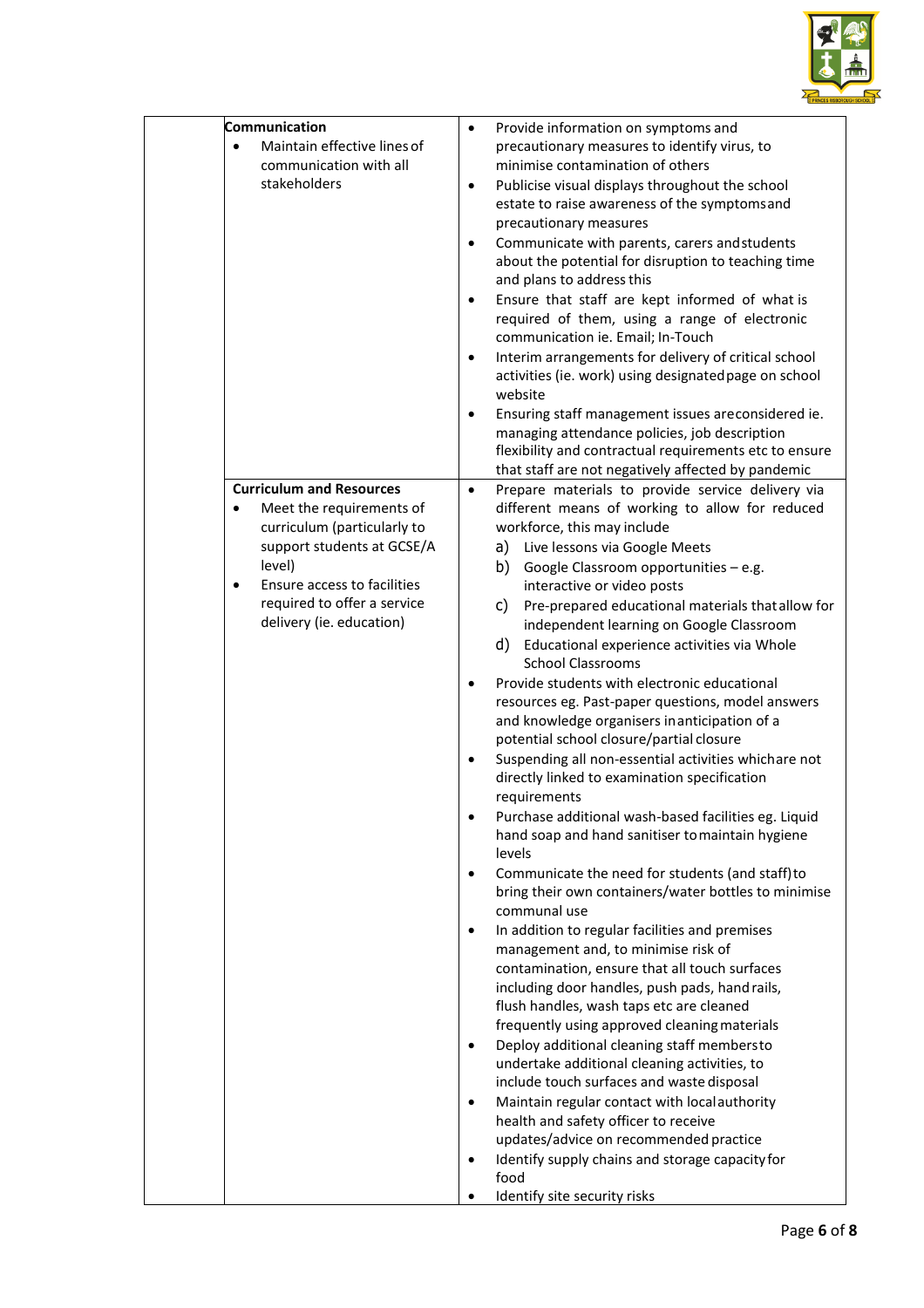

|               | <b>Students</b><br>$\bullet$<br>Maintain student safety during<br>pandemic while meeting demands of<br>service delivery                                                                                                                   | $\bullet$<br>$\bullet$<br>$\bullet$<br>$\bullet$<br>$\bullet$<br>$\bullet$                           | Communicate with students, particularly<br>examination groups, the strategy for flexible<br>delivery of the curriculum to support learningin the<br>eventuality of school closure/partial closure<br>Identify student(s) with underlying<br>medical conditions and / or where<br>dependents have conditions which place<br>them in the 'at risk' group<br>Identify student(s) with known<br>safeguarding risks and to be able to<br>maintain contact via designated key<br>workers in the event of school closure<br>Produce risk assessments for identified<br>students who are at greater risk<br>Develop a contingency plan to facilitate<br>alternative methods of learning,<br>alternative venues and / or both<br>Prioritise candidates who will be facing<br>exams shortly                                                                                                                                                                                                                                                      |
|---------------|-------------------------------------------------------------------------------------------------------------------------------------------------------------------------------------------------------------------------------------------|------------------------------------------------------------------------------------------------------|----------------------------------------------------------------------------------------------------------------------------------------------------------------------------------------------------------------------------------------------------------------------------------------------------------------------------------------------------------------------------------------------------------------------------------------------------------------------------------------------------------------------------------------------------------------------------------------------------------------------------------------------------------------------------------------------------------------------------------------------------------------------------------------------------------------------------------------------------------------------------------------------------------------------------------------------------------------------------------------------------------------------------------------|
| <b>Manage</b> | <b>Staffing</b><br>Manage the loss or<br>shortage of staff and/or<br>skills<br>Communication<br>Maintain effective lines of<br>communication with all<br>stakeholders                                                                     | $\bullet$<br>$\bullet$<br>$\bullet$<br>$\bullet$<br>$\bullet$<br>$\bullet$<br>$\bullet$<br>$\bullet$ | Use of remote teaching and/ or temporary staff eg.<br>cover teachers, office staff; Examination invigilators<br>etc<br>Increase facilities/premises staff ratio tosupport<br>'deeper cleaning' of the school estate<br>Using different ways of working to allowfor<br>reduced workforce, this may include<br>Teaching remotely via Google Meets<br>a)<br>Revise classes (subject to adult and child<br>b)<br>ratios);<br>C)<br>Use of Teaching Assistants, Learning<br>Mentors etc;<br>Suspending 'non critical' activities andfocusing on<br>priorities<br>Establish daily communication via Zoom<br>with School Incident Management Team<br>Regular, clear communication with stakeholders (via<br>Headteacher and/or SLT) in line with DfE Government<br>and Public Health England updates<br>Maintain the designated page on school website on<br>a weekly basis (or more frequently where required)<br>eg. with updated work stream<br>Direction of work streams for home workersto<br>include resources for students not on-site |
|               | <b>Curriculum and Resources</b><br>Meet the requirements of<br>curriculum (particularly to<br>support students at GCSE/A<br>level)<br>Ensure access to facilities<br>$\bullet$<br>required to offer a service<br>delivery (ie. education) | $\bullet$<br>$\bullet$<br>$\bullet$<br>$\bullet$                                                     | Deliver and update materials to ensure<br>curriculum, in particular examination<br>specifications are accessed by students<br>Provide remote lessons and materials that support<br>content oflearning on a daily basis using a range of<br>platforms eg. Google Classroom<br>Provide examination classes with direct access to<br>pre-prepared educational materials that allow for<br>independent learning eg. GCSE Pod and Seneca<br>Suspend all non-essential activities which arenot<br>directly linked to examination specification<br>requirements                                                                                                                                                                                                                                                                                                                                                                                                                                                                               |